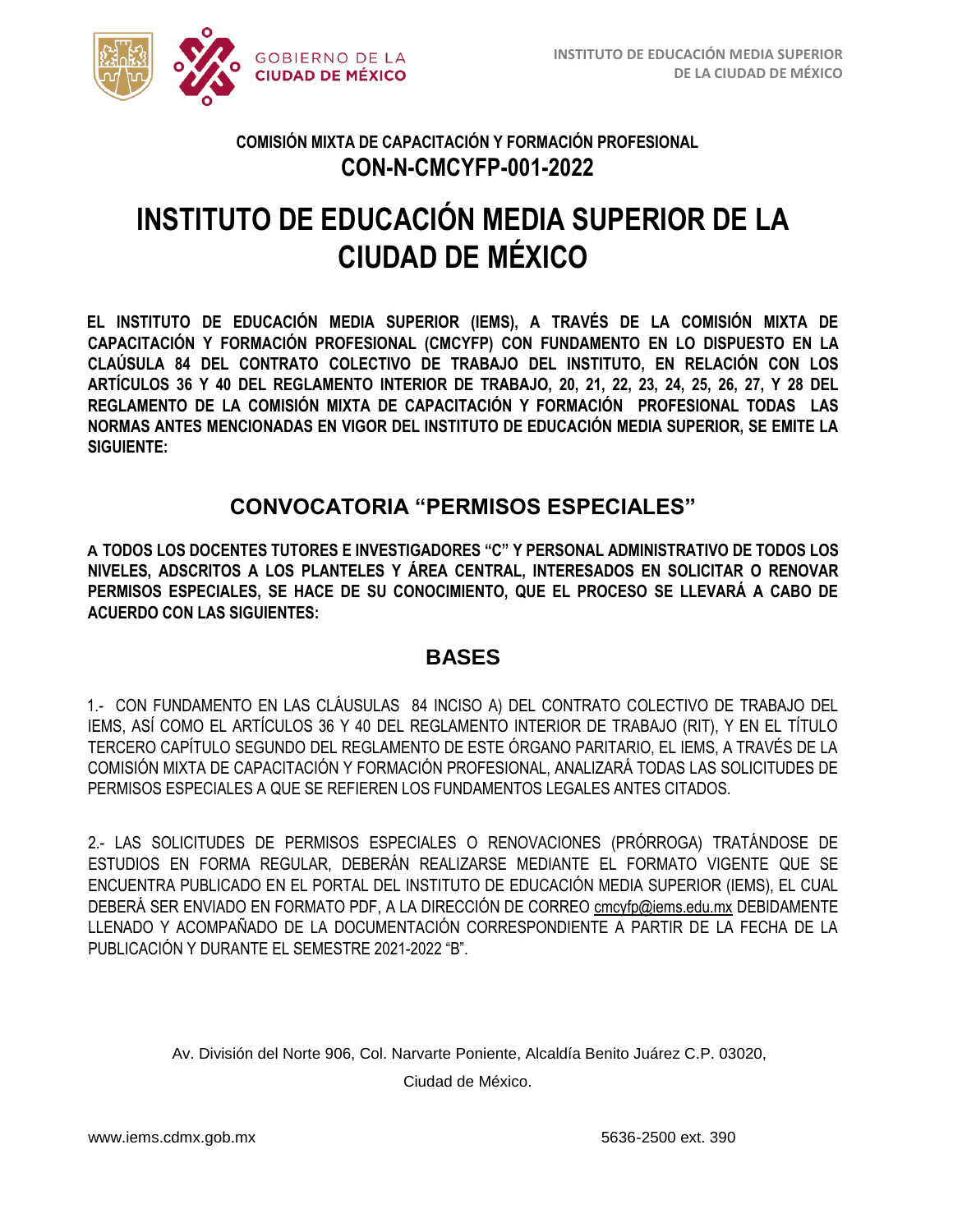

A) COMPROBANTE OFICIAL DE INSCRIPCIÓN, SI SE TRATA DE PRIMERA VEZ O SOLICITUD DE TRÁMITE.

B) COMPROBANTE OFICIAL DE HABER CURSADO EL CICLO INMEDIATO ANTERIOR, SÓLO EN CASO DE RENOVACIÓN.

3.- NO SE RECIBIRÁ SOLICITUD ALGUNA SIN EL FORMATO Y LA DOCUMENTACIÓN ANTES REFERIDA.

4.- EL DOCENTE-TUTOR-INVESTIGADOR "C" QUE TRAMITE ALGUNA SOLICITUD DE PERMISO ESPECIAL O RENOVACIÓN, DEBERÁ AJUSTARSE DE CONFORMIDAD CON EL PROYECTO EDUCATIVO DEL IEMS A LA ASIGNACIÓN DE LA CARGA ACADÉMICA QUE NO INTERFIERA EN EL NÚMERO DE HORAS QUE REPRESENTA SU PETICIÓN, CON LA FINALIDAD DE NO AFECTAR A LOS ESTUDIANTES Y DAR CUMPLIMIENTO A LO ESTABLECIDO EN LA NORMATIVIDAD INVOCADA EN ESTA CONVOCATORIA, POR LO QUE LA DIRECCIÓN DE ASUNTOS ACADÉMICOS, ASÍ COMO EN SU CASO LA SUBDIRECCIÓN DE COORDINACIÓN DE PLANTEL CORROBORARÁN **LA NO AFECTACIÓN** DE CARGAS ACADÉMICAS DE GRUPOS Y ESTUDIANTES.

5.- LAS SOLICITUDES DE PERMISO ESPECIAL O RENOVACIÓN, DEBERÁN ESTAR A LO QUE ESTABLECEN EL CONTRATO COLECTIVO DE TRABAJO, CLÁUSULA 84, INCISO "A"; RIT ART. 36 INCISO "A"; REGLAMENTO DE LA CMCYFP, CAPITULO SEGUNDO, DE LAS LICENCIAS Y PERMISOS COMPETENCIA DE LA CMCYFP, ART. 20, FRACCIÓN I; 21, 22 Y 25, ASÍ COMO EL REGLAMENTO DE LA CMAYP ARTICULO 55.

6.- EL DICTAMEN EMITIDO QUE CONTENGA LOS RESOLUTIVOS DE LAS SOLICITUDES TRAMITADAS SE PUBLICARÁN EN LA PÁGINA WEB OFICIAL DEL INSTITUTO DE EDUCACIÓN MEDIA SUPERIOR DE LA CIUDAD DE MÉXICO; ["](about:blank)[www.iems.cdmx.gob.mx](about:blank)", CONFORME SE DESAHOGUEN LAS SOLICITUDES.

7.- PARA TODOS AQUELLOS CASOS NO PREVISTOS EN LAS PRESENTES BASES, SE SUJETARÁ A LO DISPUESTO POR LAS RESOLUCIONES QUE EMITA LA COMISIÓN MIXTA DE CAPACITACIÓN Y FORMACIÓN PROFESIONAL.

**EL PRESENTE DOCUMENTO SE FIRMA SIENDO LAS 12:30 HORAS DEL DÍA 09 DE FEBRERO DE 2022.----------- ----------------------------------------------------------------------------------------------------------------------------------------------------------------**

> Av. División del Norte 906, Col. Narvarte Poniente, Alcaldía Benito Juárez C.P. 03020, Ciudad de México.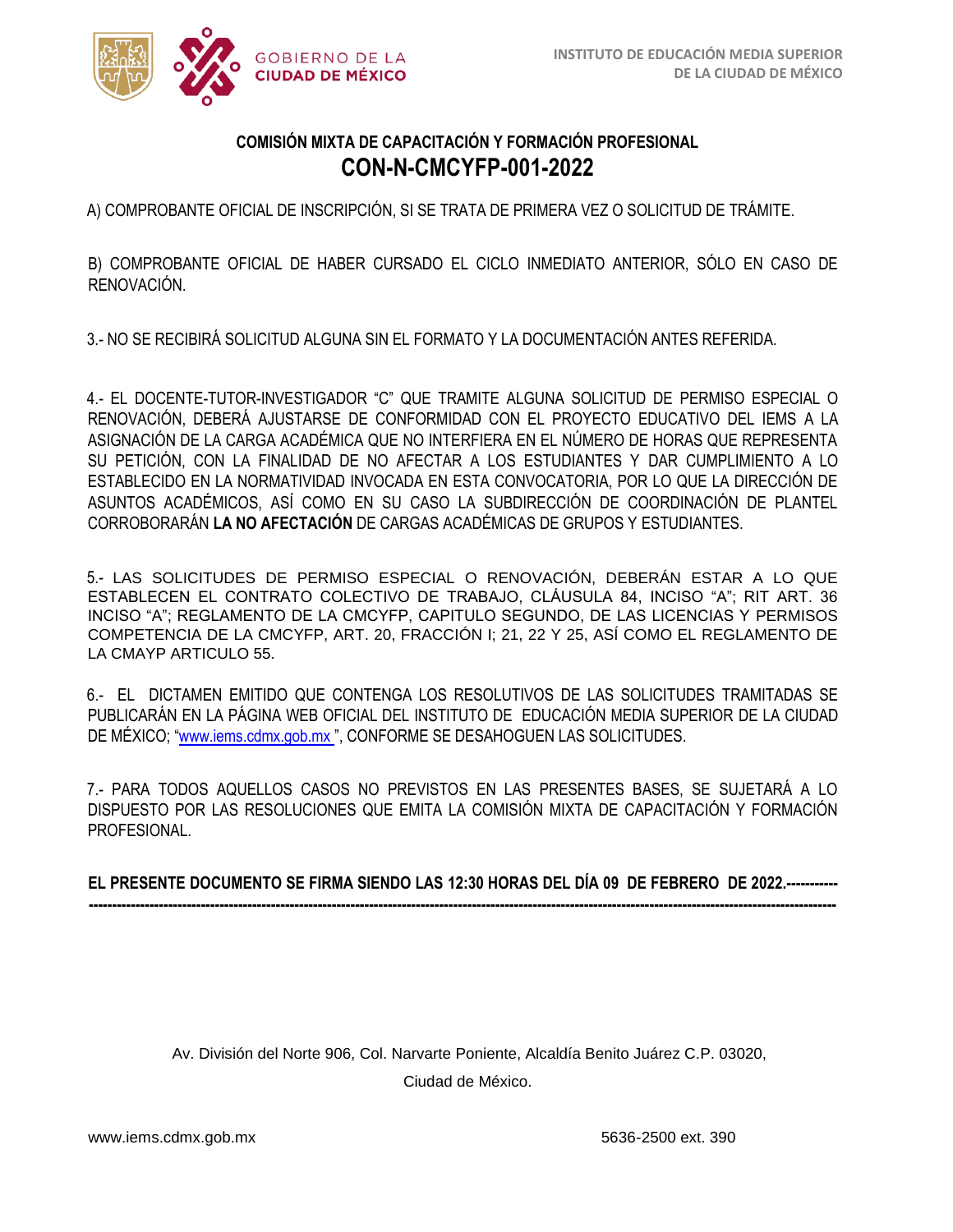

**FIRMAN LAS PARTES**

#### **POR PARTE DE LOS TRABAJADORES DEL IEMS**

**MARÍA GONZÁLEZ MATÍAS** 

**JORGE CRUZ MARTÍNEZ** 

INTEGRANTE PROPIETARIA SECRETARIA DE CAPACITACIÓN DEL SINDICATO DE LA UNIÓN DE TRABAJADORES DEL INSTITUTO DE EDUCACIÓN MEDIA SUPERIOR (SUTIEMS)

INTEGRANTE SUPLENTE SECRETARIO DE FINANZAS DEL SINDICATO INDEPENDIENTE DE TRABAJADORES DEL INSTITUTO DE EDUCACIÓN MEDIA SUPERIOR (SITIEMS)

**GUILLERMO ALFARO ROJAS HUGO CRUZ VARELA** 

INTEGRANTE PROPIETARIO SECRETARIO DE CONFLICTOS LABORALES DEL SINDICATO DE LA UNIÓN DE TRABAJADORES DEL INSTITUTO DE EDUCACIÓN MEDIA SUPERIOR (SUTIEMS)

INTEGRANTE PROPIETARIO SECRETARIO DE ESTUDIOS LABORALES DEL SINDICATO DE LA UNIÓN DE TRABAJADORES DEL INSTITUTO DE EDUCACIÓN MEDIA SUPERIOR (SUTIEMS)

# **POR PARTE DE LA PATRONAL DEL IEMS**

Av. División del Norte 906, Col. Narvarte Poniente, Alcaldía Benito Juárez C.P. 03020, Ciudad de México.

www.iems.cdmx.gob.mx 5636-2500 ext. 390